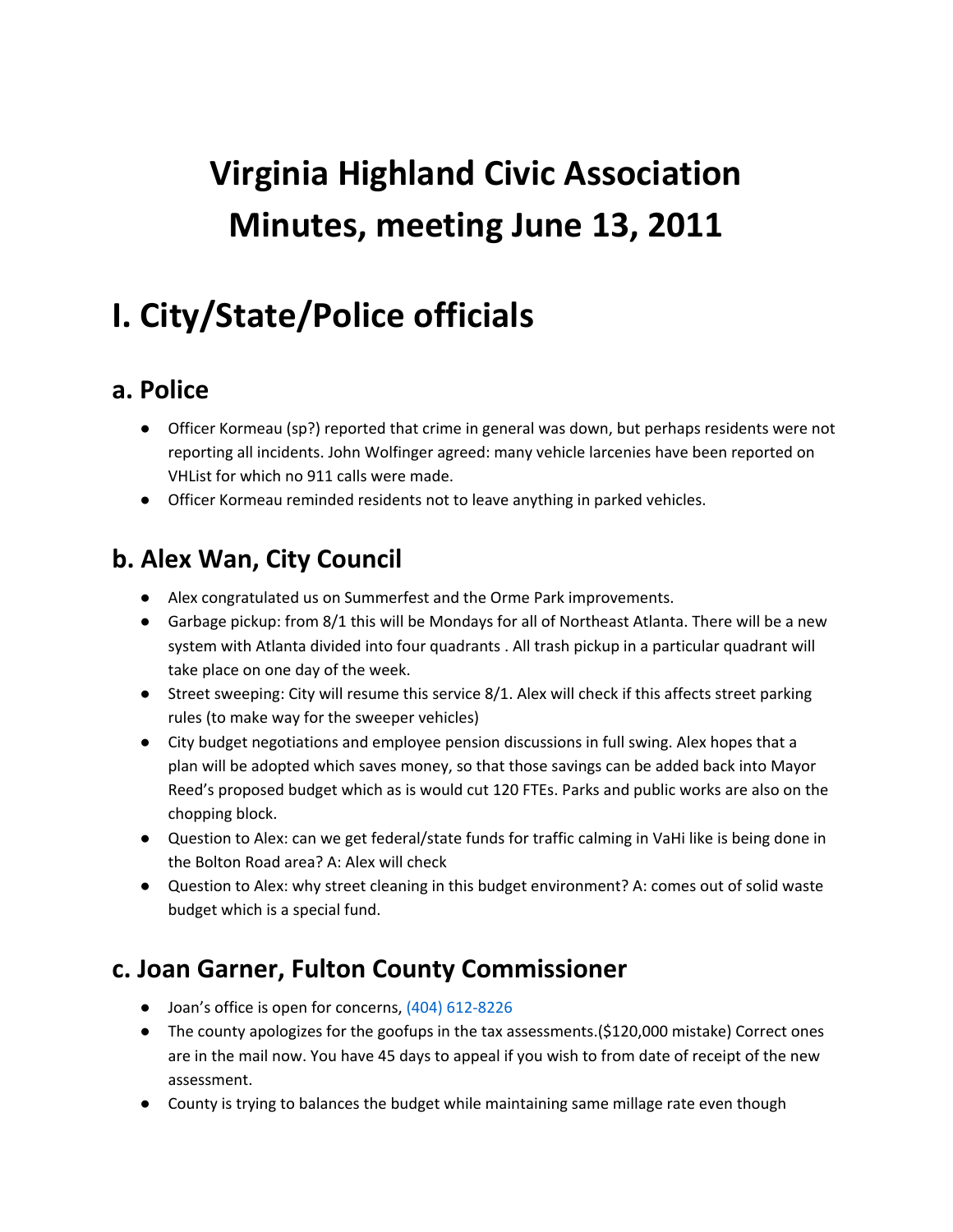housing assessments are lower. Ways to give input:

- Her website or the commission's website
- Every 1st and 3rd Wednesday are Commission meetings open to your input, up to 2 minutes per person.
- Hearings before budget deliberations
- Financially the County is sound.
- Request from KKM to let us know what steps were taken to discipline those responsible for the \$120K error and the steps put in place to prevent another such incident from happening.

#### **d.Bill Monroe, Ponce branch library**

● Last year VHCA gave \$3K to the library. The library used it towards Kids services: Kids librarian Ms. McGillicuddy; kids' DVDs and board books; talking books incl. MP3 player books; teen programs and chairs for kids.

### **II.General and Committee updates**

#### **a. Summerfest**

● Ann, Charlie and Pam did a great job. New storefront with recycled/repurposed goods made a splash. Thanks to all volunteers, many present in the audience and on the Board. Special thanks to Doris for a stupendous parade (250 participants). Traffic was solid but heat still reduced # of attendees. Looking for new volunteers to help organize next year's Summerfest.

#### **b. Orme Park improvements – ribbon cutting 6/11/11**

● Orme Park improvements were due to grants, thanks to the City and Anne Fauver. \$243K raised in two years. Great ribbon cutting with picnic and local bands on 6/11/11. Adding plantings in the Fall. Need volunteers to raise money for Phase II, which will follow the design of the 2007 "Visioning Plan".

#### **c. Safety – John Wolfinger**

- Lots of crimes (thieves "testing" parked cars to see if they're open and/or stealing from cars at night) reported on VHList but people are not calling 911. 911 is not just for emergencies, it's also to report anything. Please do report crimes or suspicions. Helps police establish patterns AND our police resources are assigned according to # of calls.
- City will be claiming insurance money for damaged property e.g. trashcans.
- Questions from audience about sidewalks: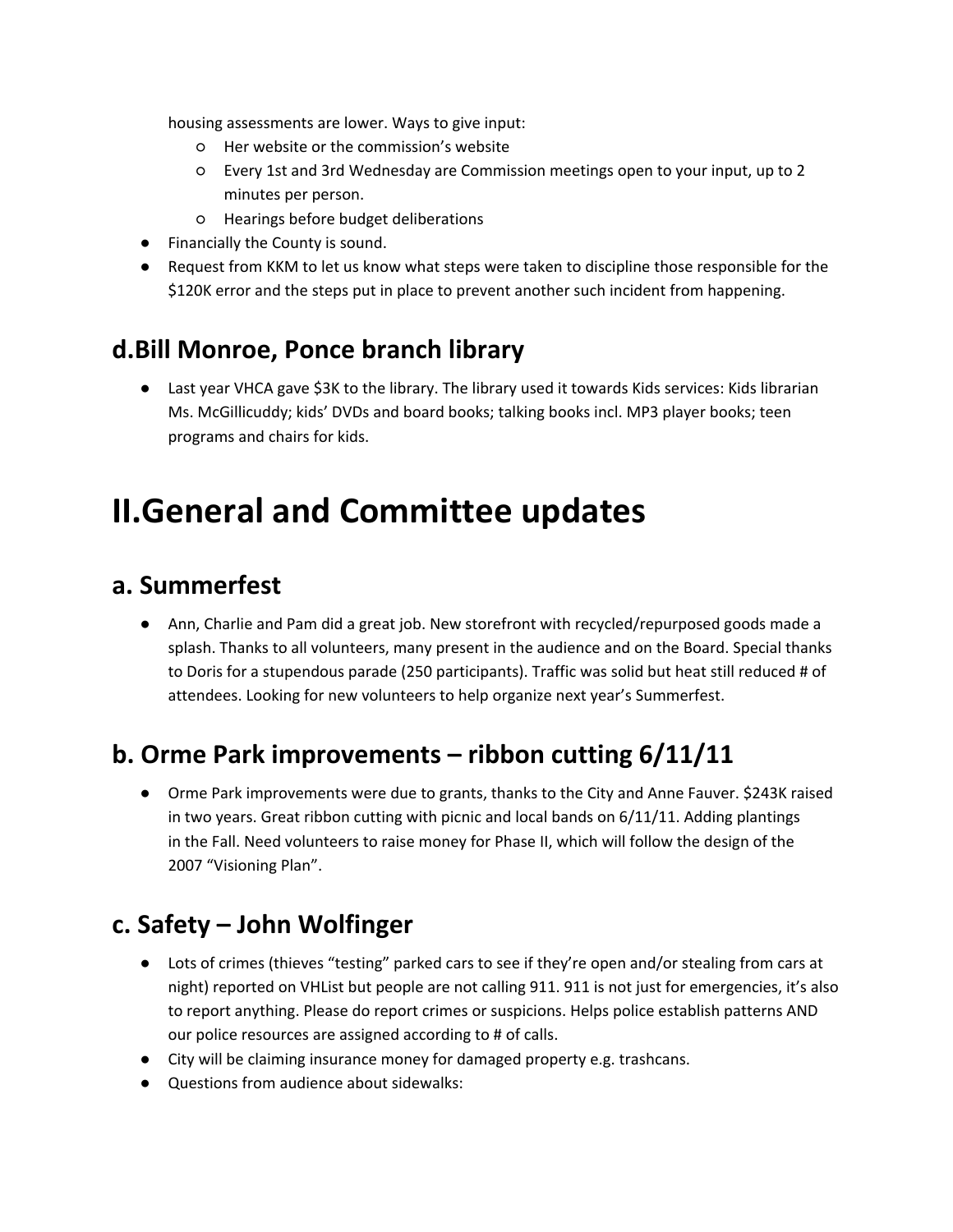- Sidewalk reimbursement program is still not operating
- We are still considering doing a block by block survey of hazardous/broken sidewalks.

#### **d. Fraser – Summerfest financials**

- Took in \$4300 from tshirts, \$1200 from Kidsfest, \$1000 from parking and \$297 from Tot Trot. (Gross receipts; final numbers not in yet.)
- Question from audience: 5K Race seems to be dropping behind other races in features. A: Please consolidate suggestions and bring to the Summerfest followup meeting.

#### **e. Rob Glancy – Parks**

- Upper lawn at John Howell Park eroded, talking to City about improving
- YWCA wants to be involved with neighborhood, offers upstairs meeting rooms accommodating up to "a couple hundred" people.
- If someone wants to volunteer we can bring back the John Howell Park buy a brick program.
- Pamela Papner reminds us of the grants applied for and received for parks.
- 6/22 is the last approval we need before permitting (UDC review of plans), then we can improve New Highland Park. With luck, ribbon cutting approximately in October 2011.
- Big round of applause for Pam for the hard work on the park grants!

#### **f. Brian Gross- Web and Social Media**

● [VHCA](http://www.facebook.com/#!/pages/Virginia-Highland-Civic-Association/122512211163773) now [has](http://www.facebook.com/#!/pages/Virginia-Highland-Civic-Association/122512211163773) a Fac[ebook](http://www.facebook.com/#!/pages/Virginia-Highland-Civic-Association/122512211163773) p[age](http://www.facebook.com/#!/pages/Virginia-Highland-Civic-Association/122512211163773) [a](http://www.facebook.com/#!/pages/Virginia-Highland-Civic-Association/122512211163773)s [does](http://www.facebook.com/#!/pages/Virginia-Highland-Civic-Association/122512211163773) [Summerfest](http://www.facebook.com/#!/pages/Virginia-Highland-Summerfest/164811550248874)[.](http://www.facebook.com/#!/pages/Virginia-Highland-Civic-Association/122512211163773) [The](http://www.facebook.com/#!/pages/Virginia-Highland-Civic-Association/122512211163773) Summerfest page will add a picture gallery 2008-2011 'Fest pictures. "Like" both the pages to get updates as part of your Facebook feed (homepage).

## **III. Zoning and Planning**

#### **a. Nick Bouquet – Evergreen Partners Housing**

- Company is negotiating to buy Briarcliff Summit.
- Evergreen specializes in affordable housing.
- Has about 25 buildings so far including about half for elderly/disabled like Briarcliff Summit. Working with seller since 2009.
- Needs grants for low income housing tax credits from GA Dept of Community Affairs.
- Was runner up last year in the "set aside" category for upgrade of historic properties.
- Want to spend about \$57K per unit on renovation.
- New everything interior/exterior including historic components. (Building is on national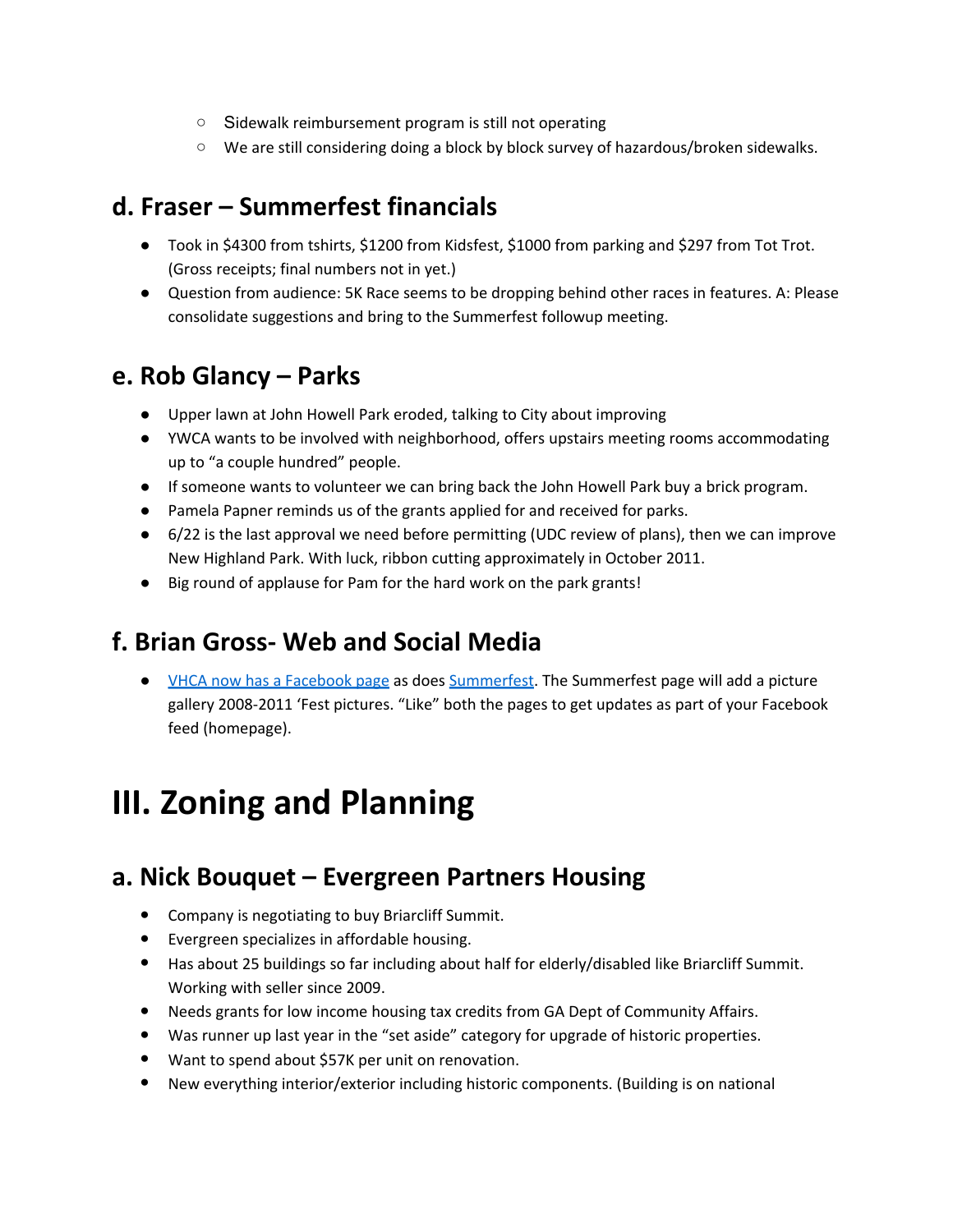register).

- US gov't. (HUD) reimburses owners at market rate; but renters pay max. 30% of their income as rent. (Zero income = zero rent).
- Wants property to be Section 8 for 30 more years.
- Principals have 15 year history in renovation of section 8 housing.
- Operate from ME (Maine) to GA and out to CO; most properties in the NY/PA/MD area.
- Evergreen plans to make trash chute and dumpster area improvements
- If evergreen gets GA tax credits in December, they could close April 12, and spend 1 year for renovations.

#### **IV. Variances**

#### **a. V-11-060 -- 920 Highland Terrace**

- Applicant Maggie Copen, homeowner Keith Fleming. Applicant seeks a reduction in the front yard setback from 35' to 11'4" to allow for the construction of a front porch addition with new relocated entry steps. Proposed impervious surface: 42%. Plan will result in loss of one tree approx. 5' from foundation of house. Planning observes no stormwater issues. Planning notes that proposed porch generally conforms to setbacks of adjacent structures and that relocated steps will enhance survival chances of existing 44" hardwood tree stressed by current conditions and unanimously recommends approval conditioned on signatures of neighbors or proof of notification.
- Motion to approve as presented based on site plans submitted, plans dated 4/20/11
- Straw audience vote: 3 for, 0 against, 6 abstain
- Board vote 7 for, 0 against, 0 abstain

#### **b. V-11-076 -- 871 Arlington Place**

- Applicants & homeowners Ed & Kristina Thomas seek a reduction in the northern side yard setback form 7' to 5' to allow for an addition to the front porch, specifically an extended portico, new railings, and front steps rebuilt to code. No increase in impervious surface; Planning observes no tree or stormwater issues and unanimously recommends approval conditioned on provision of letter from neighbors or proof of notification.
- Motion to approve conditional on letters from (or appropriate notifications to) neighbors, plans dated 5/12/11
- Straw audience vote: 5 for, 0 against, 3 abstain
- Board vote 7 for, 0 against, 0 abstain

#### **c. V-11-080, 747 Virginia Circle**